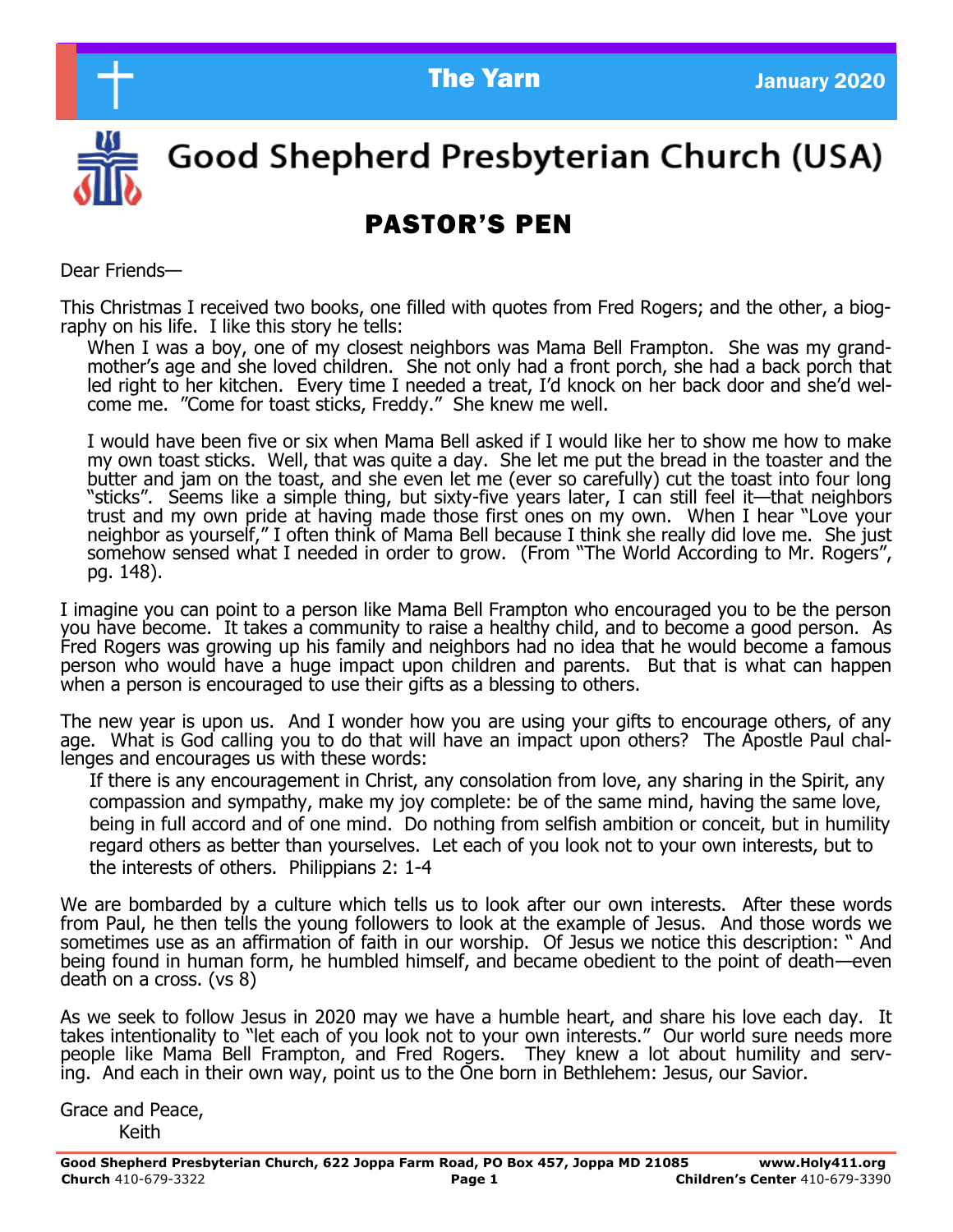### MUCH ADO ABOUT CHRISTMAS

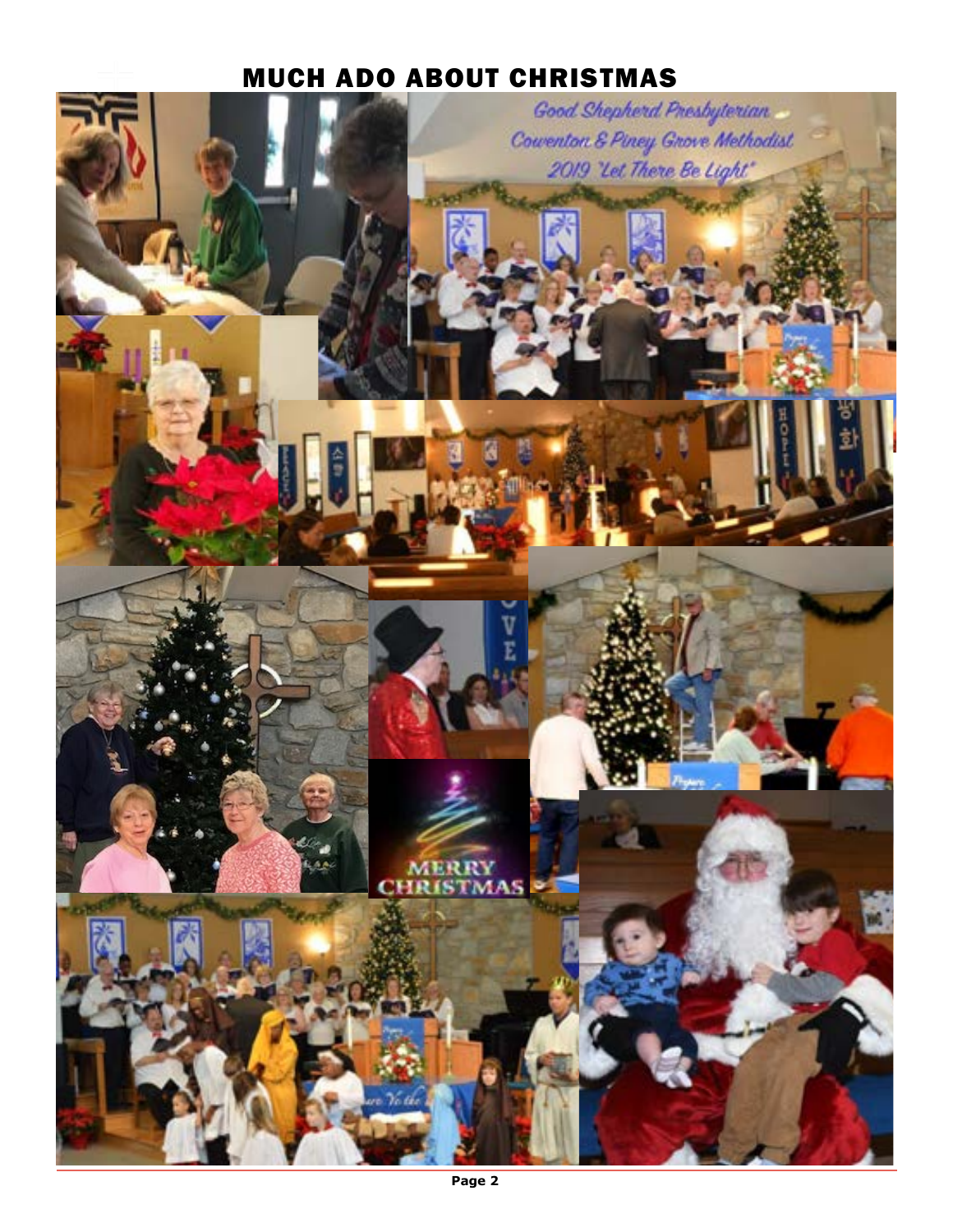### WOMEN'S ASSOCIATION

#### **January 2020 Activities Dates:**

#### **The Women's Association has many activities planned for the New Year!**

Please join us for any or all. Our **Bible Study** continues, you can still join us even if you have not been attending.



We also will be packing **Valentine Bags** for the Sharing Table, **Making Cookies** with the Children's Center kids, **Stuffing Easter Eggs** for our Annual Hunt, **Making Cards** to send to our congregation members, – just to mention a few activities. Dates will be in the bulletin and the Yarn.



**Thursday, January 9 10:00 AM: Circle Bible Study** Lesson 5: **Words of Love – Don't Kill Each Other** Bring your lunch.

#### **Thursday January 23 10:00 AM:**

Our 4th Thursday Program will be filling **Valentine Bags** for the February 8th Sharing Table.Please bring pre-packaged candies, crackers, snacks, etc. to fill the bags. (We will also be collecting items for the bags and donated clothing items from the congregation.) **Bring your lunch.**

~~~~~~~~~~~~~~~~~~~~~~~~~~~~~~~~~~~~~~~~~~~~~~~~~~~~

#### **GSPC WOMEN'S CIRCLE BIBLE STUDY**

Thursday, January 9, 2020

 $<<<<10:00$  am  $-12:00$  pm  $>>>>>$ 

Upper Room

LOVED CARVED IN STONE

A Fresh Look at the Ten Commandments

**LESSON FIVE:** Words of Love: Don't Kill Each Other **SCRIPTURE:** Exodus 20:13 and Matthew 5:21-26

**LESSON PURPOSE:** To understand the many faces of murder and how the beloved community is to honor life by refusing any and all death-dealing behaviors.

**LIFE WOUND:** Selfishness, hate, and fear that lash out and seek to destroy both God's peole and the beloved community.

**PAUSE & REFLECT: The prohibition against murder includes the killing of the spirit, of one's self-esteem, or one's capacity to survive. What are some examples of words or actions that "kill" in these ways.**

BE PREPARED TO SHARE A BIBLE STORY THAT INVOLVES MURDER

BRING A LUNCH

#### **Donations for the February Sharing Table (February 8, 2020)**

Each year the ladies have been making Valentine Bags to give to each client at our February Sharing Table. If you would like to participate, please bring commercially pre-packaged candies, crackers, snacks, etc. to fill the bags.

Also, on that day, we have been taking new or gently worn clothing such as coats, scarves, winter hats, gloves to donate. Other adult or children clothing is also appreciated.

Toiletries (hotel samples or regular size) are always a big hit too. Last year we noticed a real need for moisturizing lotion.

**Clothing items can be brought to church starting January 12 through February 2.** 

**Valentine goodies are needed before January 23.**

**We need the whole church to help us with this project!!**

#### **THANK YOU!!!**

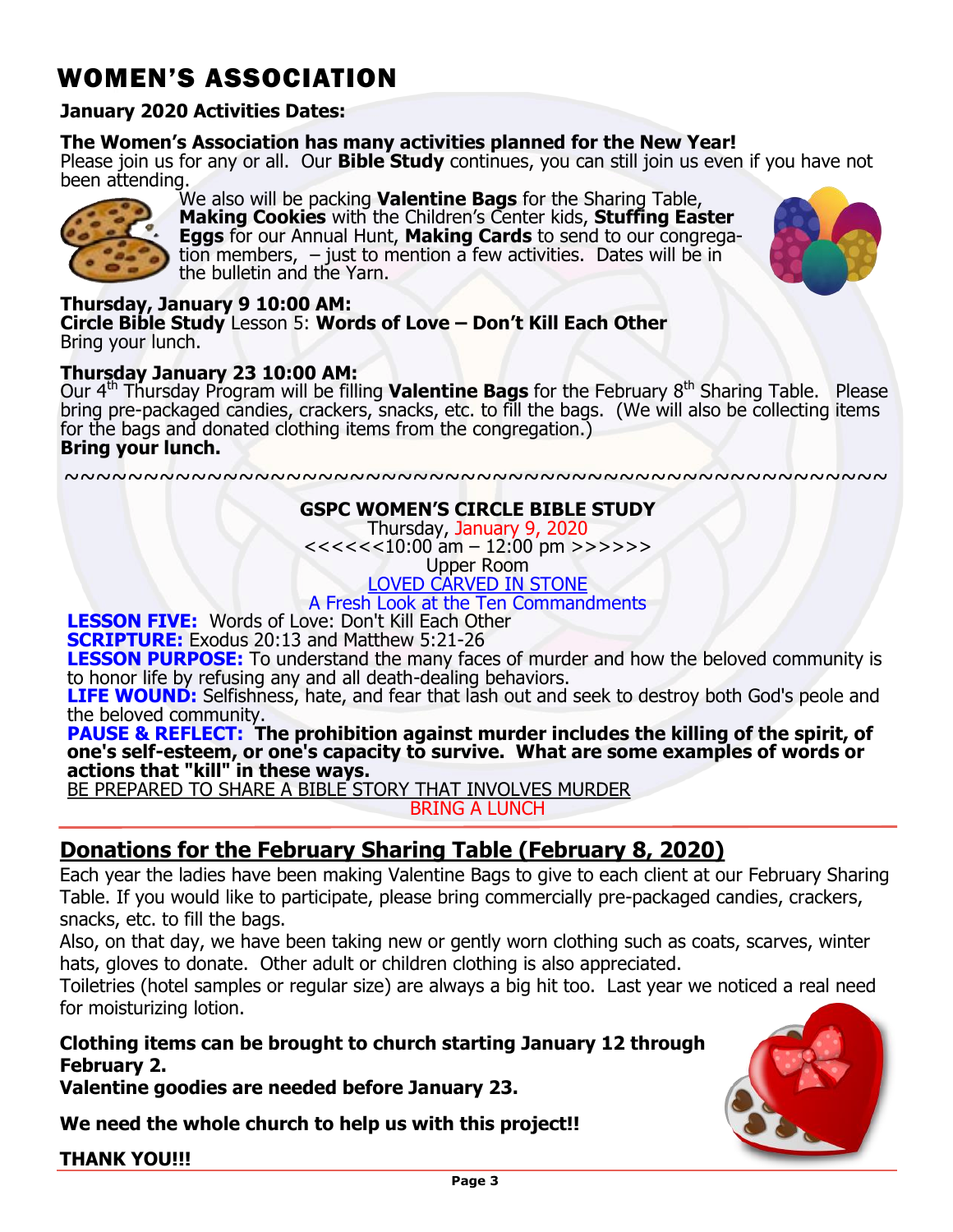## REQUESTS FOR OUR PRAYER WARRIORS



Millie Fike's friends, Kitty & Wally Lepson, Cindy's Friend Jenn, her late husband & their family, Chris' late mother in law Erma Fischer & their family, Jenna Shunk, the late Kathy Mahoney, her family & friends, The Canary Family, Carol Scott's great grandson Tommy, his family & medical team, Ethan's mother Ginny, Captain Jack, his family & medical team, Marcie Jackson's Daughter in Law's father Mike S., Farrell Maddox, Pastor Christine's father Mr. Christopher & family, and Cindy Alley, her family, and medical team.

If you or someone you know has a need that you would like to submit a prayer request for, please reach out to our prayer team at: **gsprayers@juno.com**

#### 2020 COMMUNION SCHEDULES

| January, 5   | Jeannette & Jim Petnic (Team 3)          |  |
|--------------|------------------------------------------|--|
| February, 2  | Joan & Wayne Douglas (Team 4)            |  |
| March, 1     | Susan Thompson & Cindy Prevatte (Team 5) |  |
| April, 5     | Jane & Gary Workman (Team 1)             |  |
| May, $3$     | Elaine & Jerry Tich (Team 2)             |  |
| June, 7      | Jeannette & Jim Petnic (Team 3)          |  |
| July, 5      | Joan & Wayne Douglas (Team 4)            |  |
| August, 2    | Susan Thompson & Cindy Prevatte (Team 5) |  |
| September, 6 | Jane & Gary Workman (Team 1)             |  |
| October, 4   | Elaine & Jerry Tich (Team 2)             |  |
| November, 1  | Jeannette & Jim Petnic (Team 3)          |  |
| December, 6  | Joan & Wayne Douglas (Team 4)            |  |
| December, 24 | Susan Thompson & Cindy Prevatte (Team 5) |  |

### JANUARY SCHEDULES

|        | <b>Ushers:</b>                | <b>Tellers:</b> | <b>Lay Readers:</b>   | <b>Children's Time:</b> |
|--------|-------------------------------|-----------------|-----------------------|-------------------------|
| Jan. 5 | Petnic, McKemy                | Bohns, Kent     | <b>Delores Barr</b>   | Gail Wronowski          |
|        | Jan. 12 Tich, Workman,        | Starke,         | <b>Cindy PreVatte</b> | $\ast$                  |
|        | Morgan                        | Webster         |                       |                         |
|        | Jan. 19 Douglas, Webster,     | Pfoutz,         | Kathy Young           | $\ast$                  |
|        | Starke, Shuttlesworth Wagener |                 |                       |                         |
|        | Jan. 26 Maas, Wronowski       | PreVatte,       | SungHee B.            | $\ast$                  |
|        |                               | Workman         |                       |                         |

\*A sign-up sheet for Children's Time is located on the board outside the church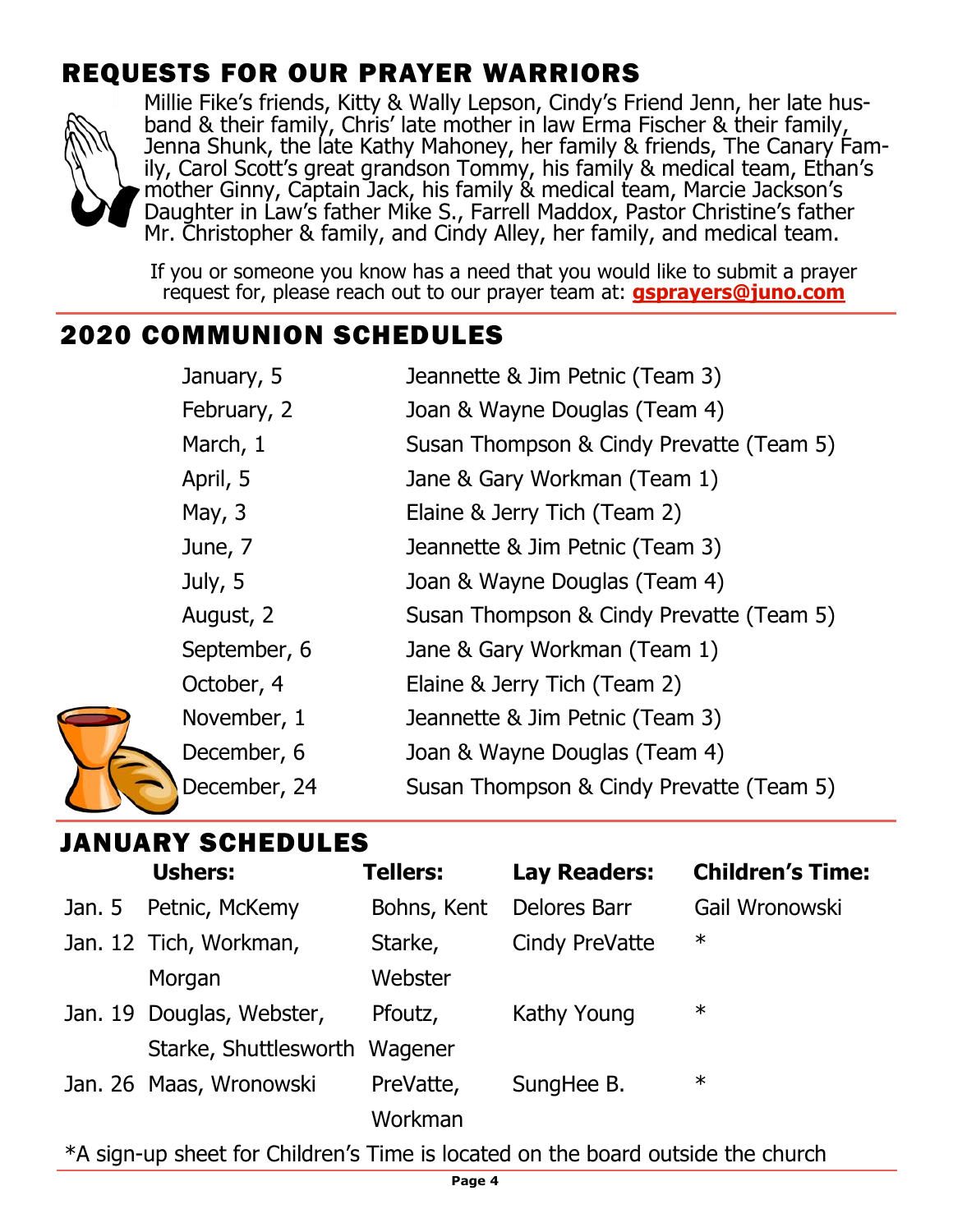| Wednesday, 1                         | <b>IIIHAPPY NEW YEAR 2020III</b><br><b>Office and Children Center are Closed</b>                                              |
|--------------------------------------|-------------------------------------------------------------------------------------------------------------------------------|
| Sunday, 5                            | Deacon's Meeting 6:15<br><b>Adult Sunday School 9:30</b><br>Worship & Communion 11:00<br><b>Elder Meeting</b><br>Coffee 12:00 |
| Tuesday, 7<br><b>Wednesday, 8</b>    | <b>1st Sunday Food Pantry</b><br><b>Worship Committee 9:00</b><br><b>Choir 7:30</b><br>Shepherd's Kid's 5:30                  |
| Thursday, 9                          | Women's Circle Bible Study 10:00-12:00<br>Session Meeting 7:00                                                                |
| Sunday, 12                           | Adult Sunday School 9:30<br>Worship - Advent of Peace 11:00<br>Coffee 12:00                                                   |
| <b>Wednesday, 15</b>                 | <b>GSWA Clothing Drive begins!</b><br><b>YARN DEADLINE! :)</b><br>Shepherd's Kid's 5:30                                       |
| Sunday, 19                           | <b>Choir 7:30</b><br><b>Adult Sunday School 9:30</b><br>Worship 11:00<br>Coffee 12:00                                         |
| <b>Wednesday, 22</b><br>Thursday, 23 | <b>Choir 7:30</b><br>4th Thursday Program 10:00—Filling<br>Valentine Bags & Donating Clothing                                 |
| Saturday, 25<br>Sunday, 26           | <b>GSWA Valentine Goodies Deadline</b><br>Men's Breakfast 9:00<br><b>Adult Sunday School 9:30</b>                             |
|                                      | Worship 11:00<br>Coffee 12:00                                                                                                 |

### STEWARDSHIP

The 2020 Giving Envelopes are now available to be picked up in the Narthex. Eighty-four percent of our members pledged for 2020 which leaves us a bit short of our goal for the coming year. I want to thank those of you who pledged.

I again ask those of you who have not yet pledged to prayerfully consider and help Good Shepherd reach 100% in our giving campaign for 2020!!! Pledge Cards are still available in the Narthex. Please give as you are able. You may place your Pledge Card in the offering plate, mail it to the Church, or you may personally give it to me. **There is no deadline!**

May God Bless each of you in the New Year!!! -Gary Workman

### MEN'S BREAKFAST

"Words of Encouragement from the Apostle Paul" **Saturday, January 25th at 9:00**

As we meet to enjoy good food and fellowship we will also hear from Paul as he reflects upon the hope he discovered when he faced challenges in life. Please join us as men and boys are welcome to enjoy yummy good food and great company!!